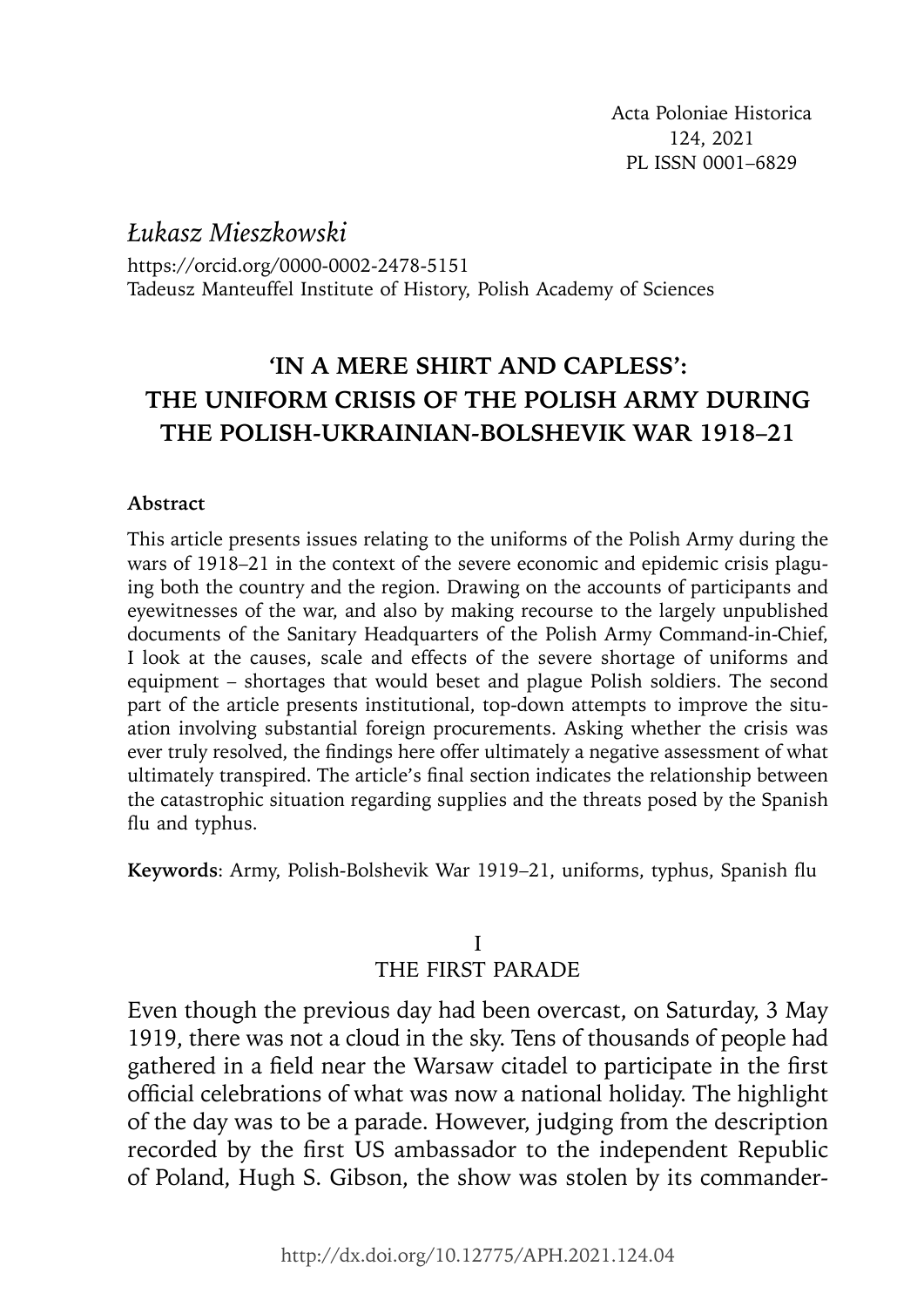-in-chief Józef Piłsudski, in terms of the rapturous reception afforded him by the gathered crowd.<sup>1</sup>

The parade was fronted by a thousand soldiers from Haller's army. These Western Front veterans in blue uniforms looked very distinguished – according to the French envoy sitting on the stand, they looked like real *poilus.*2 The uhlans made an equally strong impression; but the entirety of what was the Polish naval fleet, consisting of three motorboats on Pripyat in Pinsk, a 200-strong unit of sailors in the uniforms of the defunct Imperial and Royal Navy, were met with incredulous amusement by the foreign representatives who were present. From that moment onwards, events began to unravel.

The parade lasted for several hours, with the troops dressed in whatever they had been able to cobble together, which ultimately involved them parading in assortments of Russian, German and Austrian uniforms. The weapons exhibited were of equally dubious provenance. Even worse, some soldiers could be seen wearing either homemade uniforms or indeed civilian clothing.<sup>3</sup> Gibson's assessment was measured: on the one hand, he appreciated the care with which the volunteers had treated their improvised uniforms, whereas, on the other, he pointed to their lack of kit. The shortcomings of the parade can be interpreted as the romantic attributes of a republican army or even a civic militia, emerging from the ruins of empires, not the first and not the last moving scene in the history of Polish military and emancipation movements – to think of the Bar Confederates,

<sup>&</sup>lt;sup>1</sup> Vivian Hux Reed, M.B.B. Biskupski, Jochen Böhler, and Jan-Roman Potocki (eds), *An American in Warsaw. Selected Writings of Hugh S. Gibson, US Minister to Poland <sup>1919</sup>*–*1924* (Rochester–Woodbridge, 2018), 58–61. 2 *Poilus* – literally 'overgrown', was a colloquial term for French soldiers during

the First World War. Contrary to popular belief, it had nothing to do with stubble. On the contrary, the introduction of gas masks forced the French soldiers to shave rigorously. In fact, the history of the word goes back to the first decades of the nineteenth century, and actually refers to hair as a symbol of masculinity, only that in the area of the genitals, see Albert Dauzat, *L'argot de la guerre d'après une enquête* auprès des officiers et soldats (Paris, 1918), 48-50.

<sup>&</sup>lt;sup>3</sup> The army with which Józef Piłsudski started out in the previous war looked no different. An officer visiting the first cadre companies of the Legions in August 1914 in Kielce recalled their deplorable and motley appearance – a mixture of Riflemen's Association uniforms, Austrian, Russian, railway uniforms, civilian clothing and even highland folk costumes. August Krasicki, *Dziennik z kampanii rosyjskiej* (Warszawa, 1988), 55.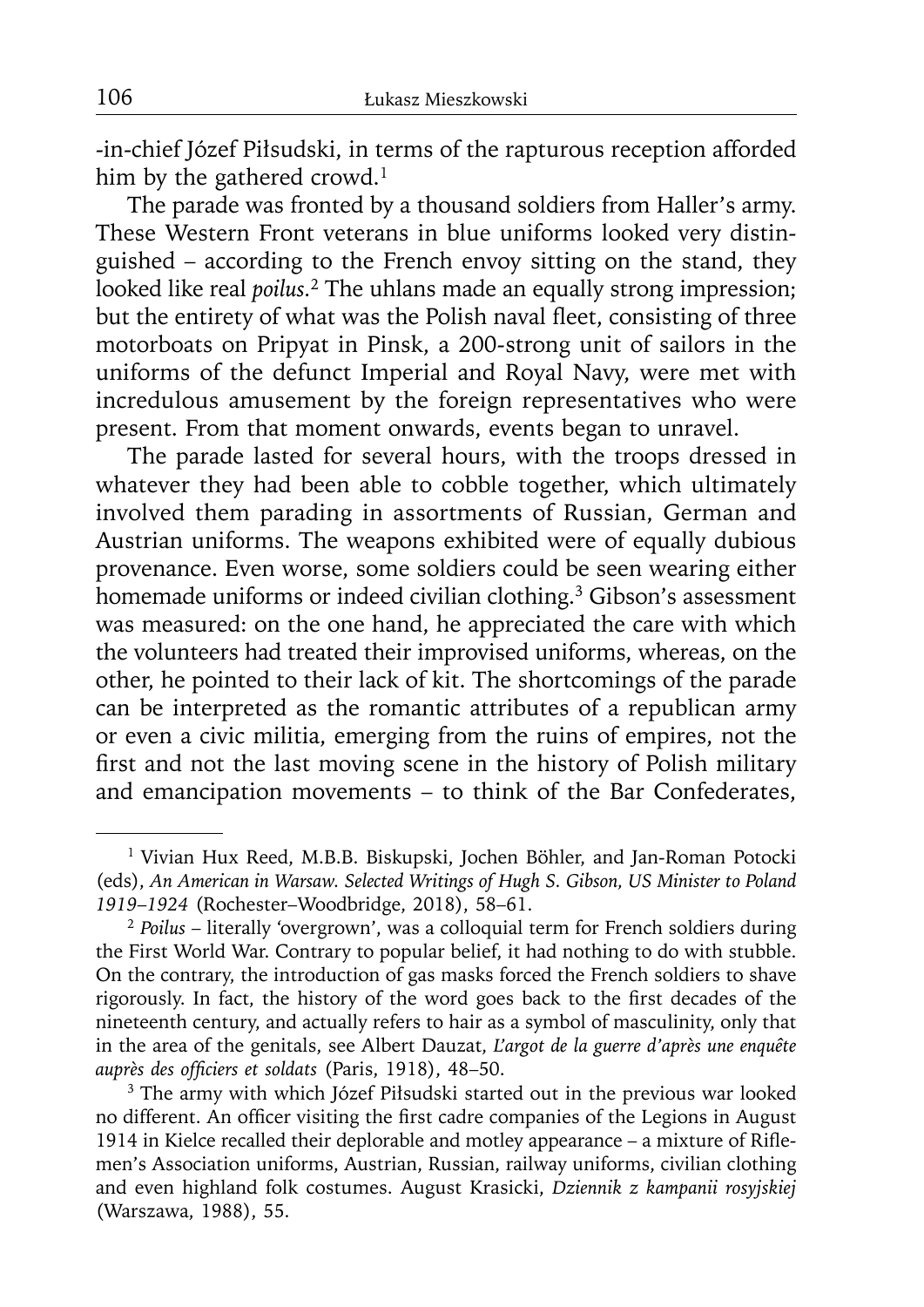the Kosciuszko's 'scythemen' [*kosynierzy*] and the Warsaw insurgents. They were undoubtedly emblematic of the problem to which this article is devoted – the supply and provisions crisis that beset the Polish army during this crucial period.

### II BASIC SHORTCOMINGS

The Polish-Ukrainian-Russian war would take place in the context of a civilisational, sanitary and moral collapse. The conditions of service in the ranks of the Polish Army were so terrible that Piłsudski chose to delay the introduction of conscription. In his own words, impoverished circumstances were easier for idealistic volunteers to endure than for forcibly conscripted recruits. To make matters worse, the latter group, who were sceptical to the idea of Polish statehood in the first place, became reinforced in their views by the general conditions which they found to exist in the army.<sup>4</sup> And yet, the threat of the Ukrainian invasion of Lesser Poland meant that a general call-up was announced on Christmas Day, 1918. Soon the combined forces of the former Congress Poland and Galicia swelled to 110,000 men, with more joining each day. In spring and summer, after the arrival of two more armies, 'Wielkopolska' and Haller's – each one totalling 70,000 soldiers, the ranks of the state army exceeded half a million. This figure would increase to a million a year later during the decisive struggle with the Red Army.<sup>5</sup>

The fallen empires left stockpiles of weapons following the collapse; where there had been a significant imbalance between the numbers of weapons in storehouses behind the lines, only 17 per cent of soldiers ever carried a gun at one time.<sup>6</sup> On the other hand, this ratio was almost favourable compared to the dire situation of piles of dishevelled wearables available in the Polish Army

<sup>4</sup> Jochen Böhler, *Civil War in Central Europe, 1918-1921. The Reconstruction of Poland* (Oxford, 2018), 53.

<sup>5</sup> Lech Wyszczelski, 'Powstanie i rozwój Wojska Polskiego w latach 1918–1921', *Słupskie Studia Historyczne*, xiii (2007), 21–38 (pp. 22–4, 35).

<sup>6</sup> The 'scythemen' troops, created in the summer of 1920, were an expression of longing for the form and symbol of the moment rather than a tactical necessity, *ibid*., 36.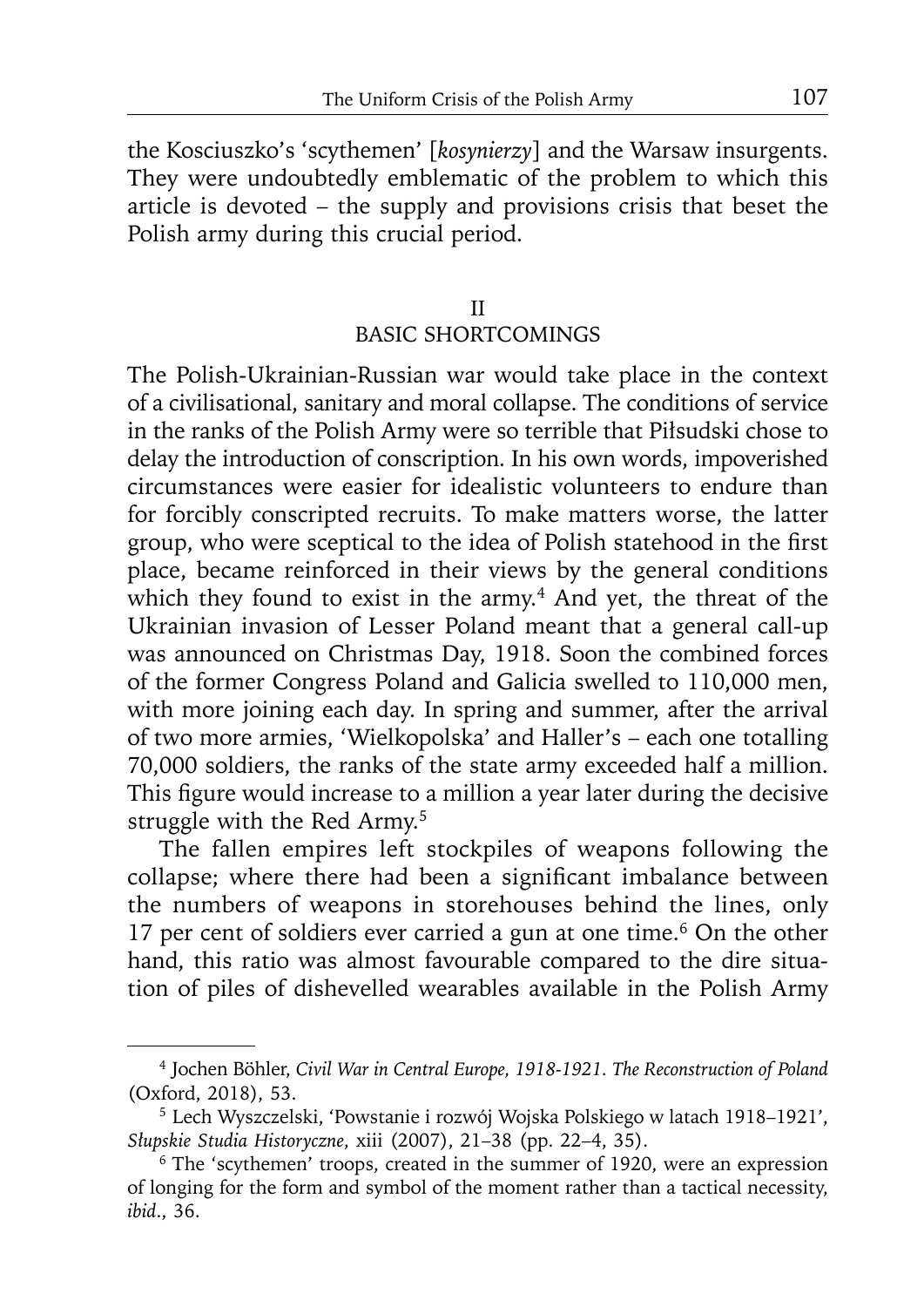storehouses or those confiscated or reclaimed from the oppressors.<sup>7</sup> According to estimates, the army commissariat had uniforms for 100,000 and boots for 70,000.8 The shortage of trousers and overcoats would soon come to light, but jackets and boots ran out just as quickly. As a result, most of the soldiers first served in civilian garbs and then went about half-undressed when their clothes and boots disintegrated.

In the first year of the war, complaints about severe uniform shortages were a permanent feature of post-inspection reports. I will mention a few of them so that we may better understand the scale of the problem. In February in Volhynia, soldiers under General Edward Śmigły-Rydz wore two pairs of long underwear instead of trousers;9 new recruits served in their own civilian clothes. In the spring of 1919, the Sanitary Inspector of the Eastern Front estimated that of the five thousand 'ragged and barefoot' soldiers of Rydz, more than half did not have any coats, uniforms or boots, so not only were they unable to go the front, they could not exercise or do guard duty either.10 At the same time, none of the 370 battalion members of the Białystok Infantry Regiment had either a coat or a shirt, but all of them had boots, unlike the uhlan troops quartered in the neighbourhood. The latter were forced to walk in 'footrests', an extravagant combination of straw slip-ons tied to what was left of worn-out jackboots, that is, the leather

<sup>7</sup> The Polish Armed Forces [*Polnische Wehrmacht*] was the army of the Kingdom of Poland – a puppet Polish state created in the areas of the Russian partition on the initiative of the German Empire. In 1918, the Polish Armed Forces numbered less than 10,000.

<sup>8</sup> Bolek Rosiński, 'Doughboy w Wojsku Polskim 1918–1921', *Szabla i Koń*, ii, 5 (2012), 35; Aleksander Smoliński, 'Początkowe dzieje barwy i symboliki strzelców podhalańskich oraz ich związki z kulturą ludową Podhala – lata 1918–1920: przyczynek do badań mundurologicznych i kostiumologicznych', *Czasy Nowożytne*, xiv (2003), 103–76 (p. 126); Jerzy Konrad Maciejewski, *Zawadiaka. Dzienniki frontowe 1914–1920* (Warszawa, 2015), 123.

<sup>9</sup> In the original: "chodzą w dwuch [*sic!*] parach gaci [they walk about in two pairs of underwear]", Warszawa, Centralne Archiwum Wojskowe Wojskowego Biura Historycznego (hereinafter: CAW WBH), Szefostwo Sanitarne Naczelnego Dowództwa WP, sygn. I.301.17, ii, Sprawozdanie z inspekcji sanitarnej garnizonów

<sup>10</sup> CAW WBH, Szefostwo Sanitarne Naczelnego Dowództwa WP, sygn. I.301.17, v, Z inspekcji sanitarnej garnizonu i miasta Białej, oraz frontu i etapów grupy generała Rydza-Śmigłego.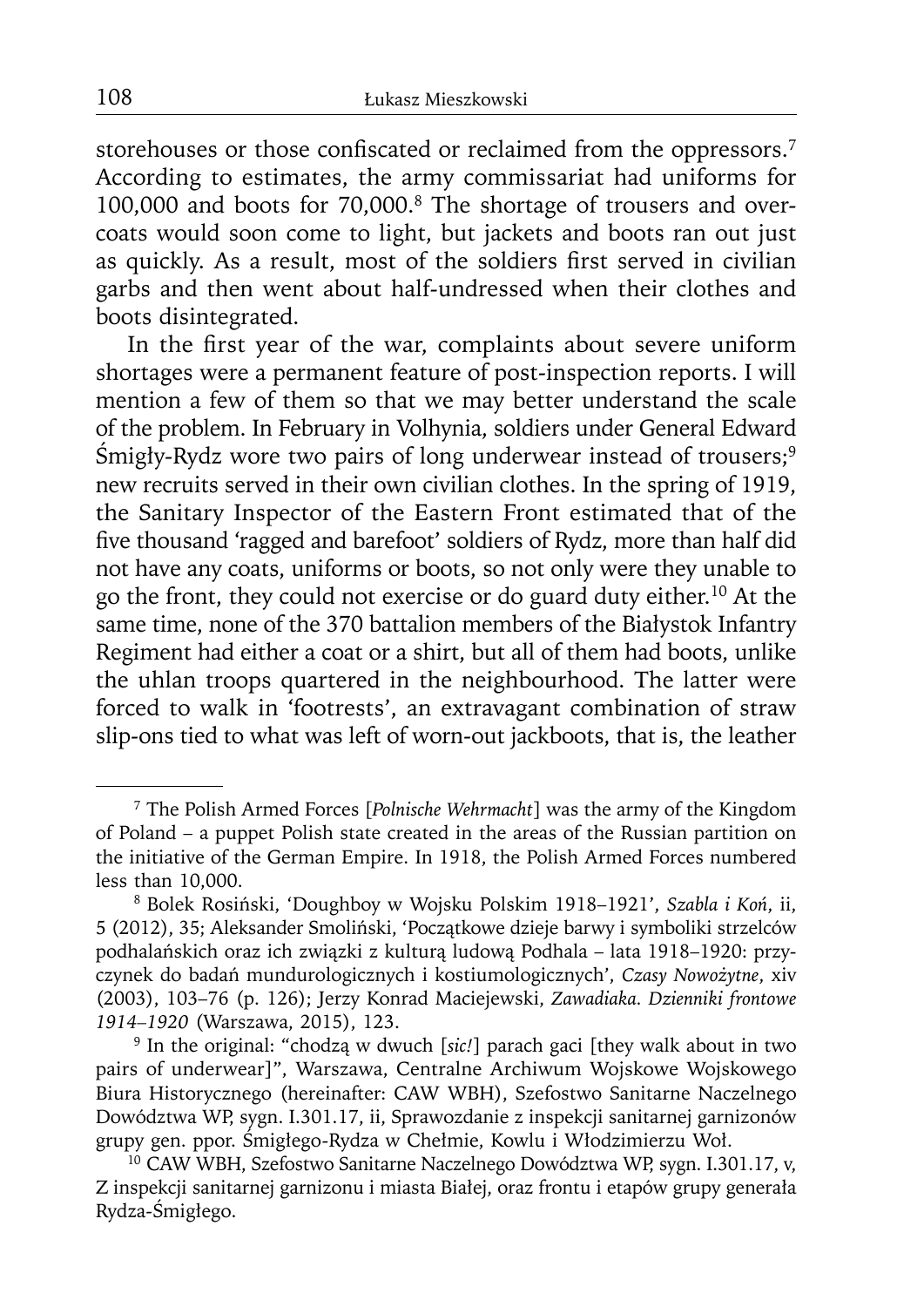upper and the vamp.<sup>11</sup> The members of the Białystok crew also walked about in makeshift footwear.12 The shortage of footwear affected not only privates and non-commissioned officers but also representatives of the army elite. Indeed, the chief of the sanitary division complained to the front-line inspector in a telegram that one of the long-awaited doctors could not be on duty as he had arrived at the unit barefoot.<sup>13</sup>

Polish soldiers, advancing eastwards in the first months of the war, not only looked like a bunch of rag-tag partisans, their discipline and morale were equitable with the same. Since the quartermaster had not provided them with adequate food and care, they had to fend for themselves. Misery, squalor, hunger and cold forced Polish soldiers to take actions that completely contradicted the kind of idealised image that had been preserved in collective memory. Władysław Broniewski, and above all Jerzy Konrad 'Zawadiaka' Maciejewski, whose memoirs cannot be dispensed with by any self-respecting publication concerning the events of that period, gave many examples of abuse and crimes,<sup>14</sup> I will pay attention to those directly related to the issue of uniforms.

The order of the day was the "frequent murdering of prisoners and the customary stripping them of everything that the temporal victor so wished". Although the vast majority of the captured Bolsheviks managed to save their lives, they did not, however, preserve the usable garments, and after the forced exchange, the prisoners were left with "frayed rags".<sup>15</sup> During the Kiev offensive in the spring of 1920, such practices were sanctioned – as most of the Russian prisoners of war, apart from officers, specialists and ideological communists, were to be set free, in order to prevent their immediate return to the enemy ranks, apart from the confiscation of their weapons, their boots and coats were also taken. This pilferage continued within the full sanction of the law, with the difference that, under the order, it had to be preceded

<sup>11</sup> CAW WBH, Szefostwo Sanitarne Naczelnego Dowództwa WP, sygn. CAW, I.301.17, ii, Do Naczelnego Dowództwa przez Kwatermistrzostwo Główn. Raport.

<sup>12</sup>*Ibid*.

<sup>13</sup> CAW WBH, Szefostwo Sanitarne Naczelnego Dowództwa WP, sygn. I.301.17, iv, Depesze juzowe.

<sup>14</sup> Władysław Broniewski, *Pamiętnik 1918–1922* (Warszawa, 1984), 73, 156–7; Jerzy Konrad Maciejewski, *Zawadiaka. Dzienniki frontowe 1914–1920* (Warszawa, 2015), 122, 152-–3, 172, 197–9, 214, 222–3, 285.

<sup>15</sup> Maciejewski, *Zawadiaka*, 259.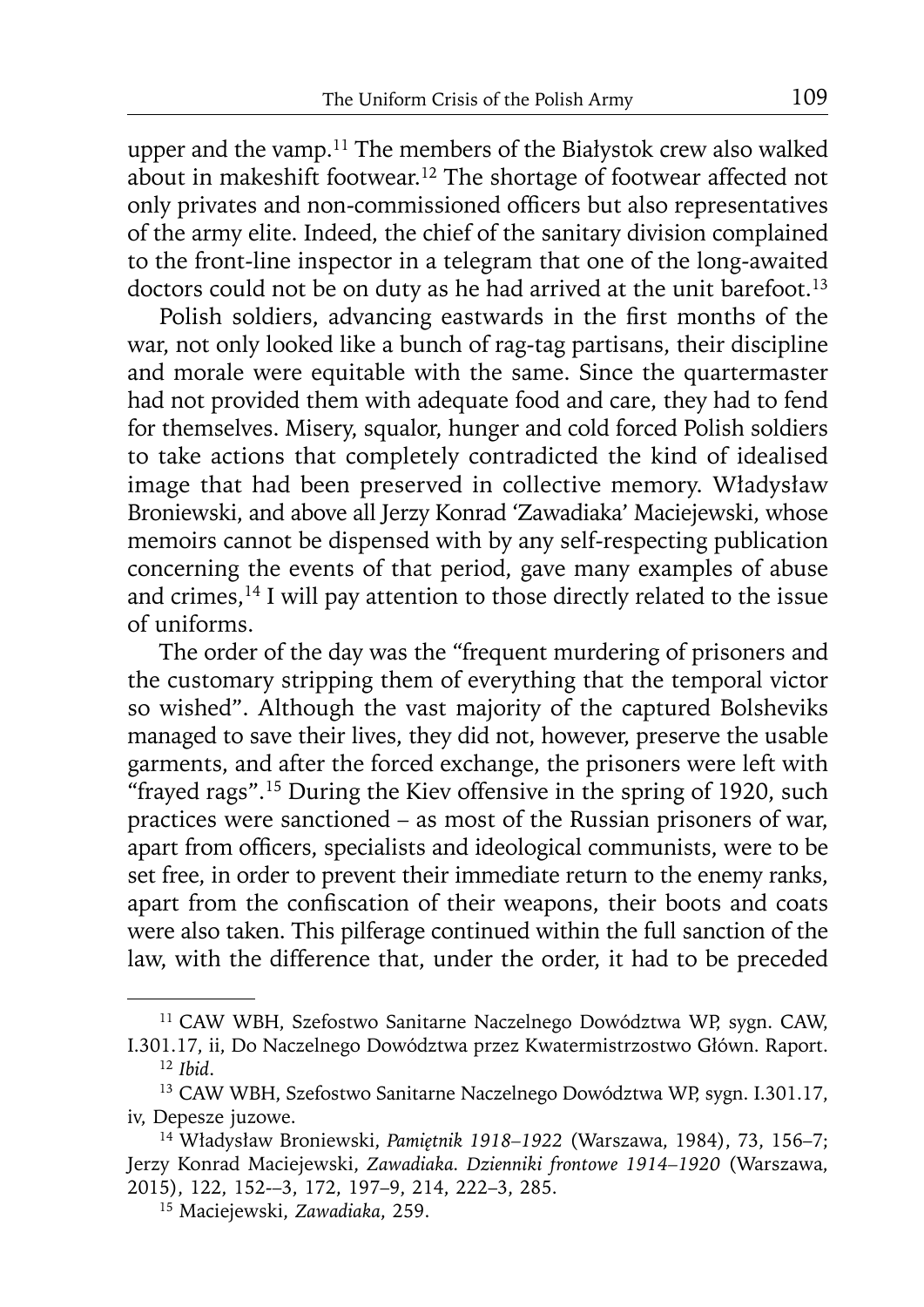by a verbal explanation of why it was necessary.16 The inhabitants of the Ruthenian hamlets and Jewish shtetls were just as ruthlessly plundered during 'punitive expeditions' undertaken against villages suspected of supporting the enemy. Murder following pillaging, and those shot, stabbed, or beaten to death with rifle butts were stripped off their white sheepskins, boots and underwear.<sup>17</sup>

The desperation for decent uniforms pushed soldiers to rob from and desecrate their fallen comrades-in-arms. Maciejewski recalled how after the battle, the Galicians, dressed in 'various old rags' of Austrian origin, stripped the fallen 'Wielkopolanie' regiment of their German garments (which had been objects of envy); and how fiercely the Galicians washed off the blood stains at the well before putting them on.<sup>18</sup>

From today's perspective of over a hundred years, the issue of insufficient military consignments may escape attention, especially when compared with the other problems that the nascent country was having to face, such as border threats or the insecure internal situation; but its consequences were severe and multi-layered. Firstly, it weakened the military and numerical potential of the army and threatened its physical existence. Secondly, it undermined the morale of the soldiers, compromising the Polish state-formation project in their eyes, and finally, it led to utter demoralisation by pushing the soldiers to engage in looting and murder. As a result, crimes committed against the Catholic, Orthodox and Jewish populations aroused a hatred towards the institutions of the Polish state and Polishness in general; and almost fatally undermined the Polish project.

Although many were aware of this, and even, as the memoirists above, directly described the mentioned effects, it is not known to what extent they were taken into consideration by the military's higher echelons. Indeed, what prompted them to act were primarily the sanitary and health imperatives, and perhaps also the declining

<sup>&</sup>lt;sup>16</sup> "According to the instructions, it was necessary to start educating the prisoners by explaining the following issues to them: 1. Why is Poland releasing prisoners of war? 2. Why are their coats and shoes removed? 3. What does Poland want? 4. Who is to blame for the ongoing war? 5. What will be the fate of Russia in the event of the war?". Zbigniew Karpus, *Jeńcy i internowani rosyjscy na terenie Polski w latach 1918–1924* (Toruń, 1999), 58.

<sup>17</sup> Maciejewski, *Zawadiaka*, 173–4.

<sup>18</sup> *Ibid*., 144.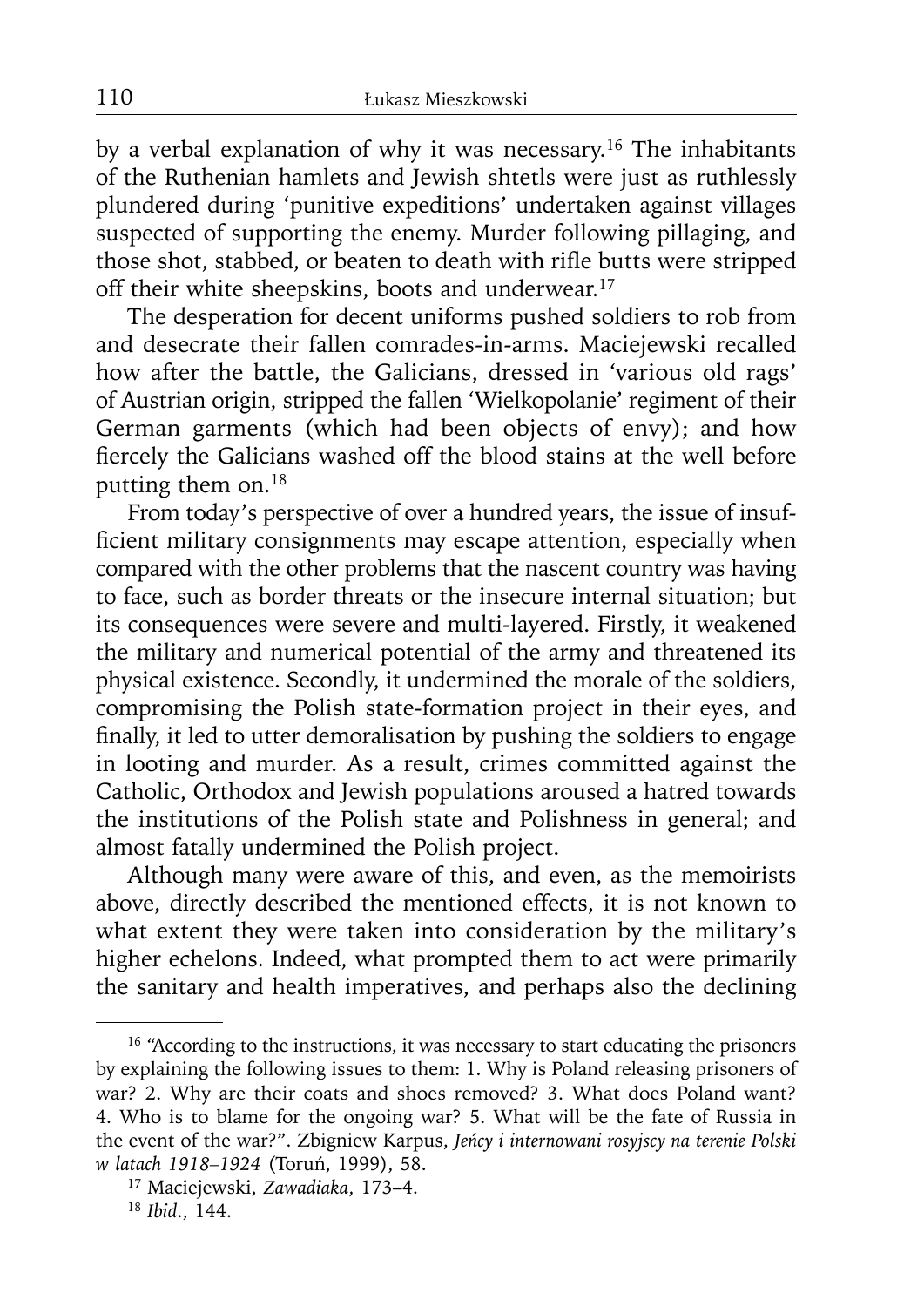morale, and not the broader political and national ramifications. Either way, a semblance of an attempt was made to resolve the crisis.

# III PROCUREMENTS FROM ABROAD

In the beginning, after distributing the assortments of Austrian and German origin, there was simply no place to find any more. The domestic textile industry, ravaged by the war and paralysed by the shortage of raw materials, could not meet the demand. Although recyclable materials – old clothes, fabrics and material of all kinds – were collected (like those woven from nettle with an admixture of paper, the cotton ersatz commonly used in the German army), the uniforms made from them fell apart after a few weeks in the field.<sup>19</sup>

Only foreign purchases could ameliorate the situation, but due to the neutrality or hostility of the south-western neighbours, it was impossible to secure any delivery.<sup>20</sup> Initially, using the contacts of former soldiers and Galician politicians, Polish Army quartermasters turned to Vienna, where they managed to purchase 10,000 uniforms and the same number of boots for both cash and on credit. In March 1919, when the front-line soldiers were already walking around in rags, a transit channel through Austria and Czechoslovakia was opened, thanks to the support of France. On this occasion, the goods were to be delivered by Uncle Sam.

An English gentleman in the late eighteenth century reportedly owned 600 shirts. 200 in a closet for everyday use, 200 dirty ones on a ship to Amsterdam, where the best laundresses in Europe were to be found, and 200 clean ones being shipped back to the British Isles. It seems that this system inspired the quartermasters of the American Expeditionary Force. The AEF soldier fighting on the Western Front had access to luxuries unheard of at that time in the armies of Europe, especially in Eastern Europe, i.e. the regular replacement of the entire uniform every three months (underwear and socks every month). The rule was that a 90-day uniform reserve for the entire army had to be on standby behind the front lines. At the same time, the same stock level was stored in US East Coast ports, and the third change

<sup>19</sup> Smoliński, 'Początkowe dzieje', 126; Maciejewski, *Zawadiaka*, 144.

<sup>20</sup> Rosiński, 'Doughboy', 35.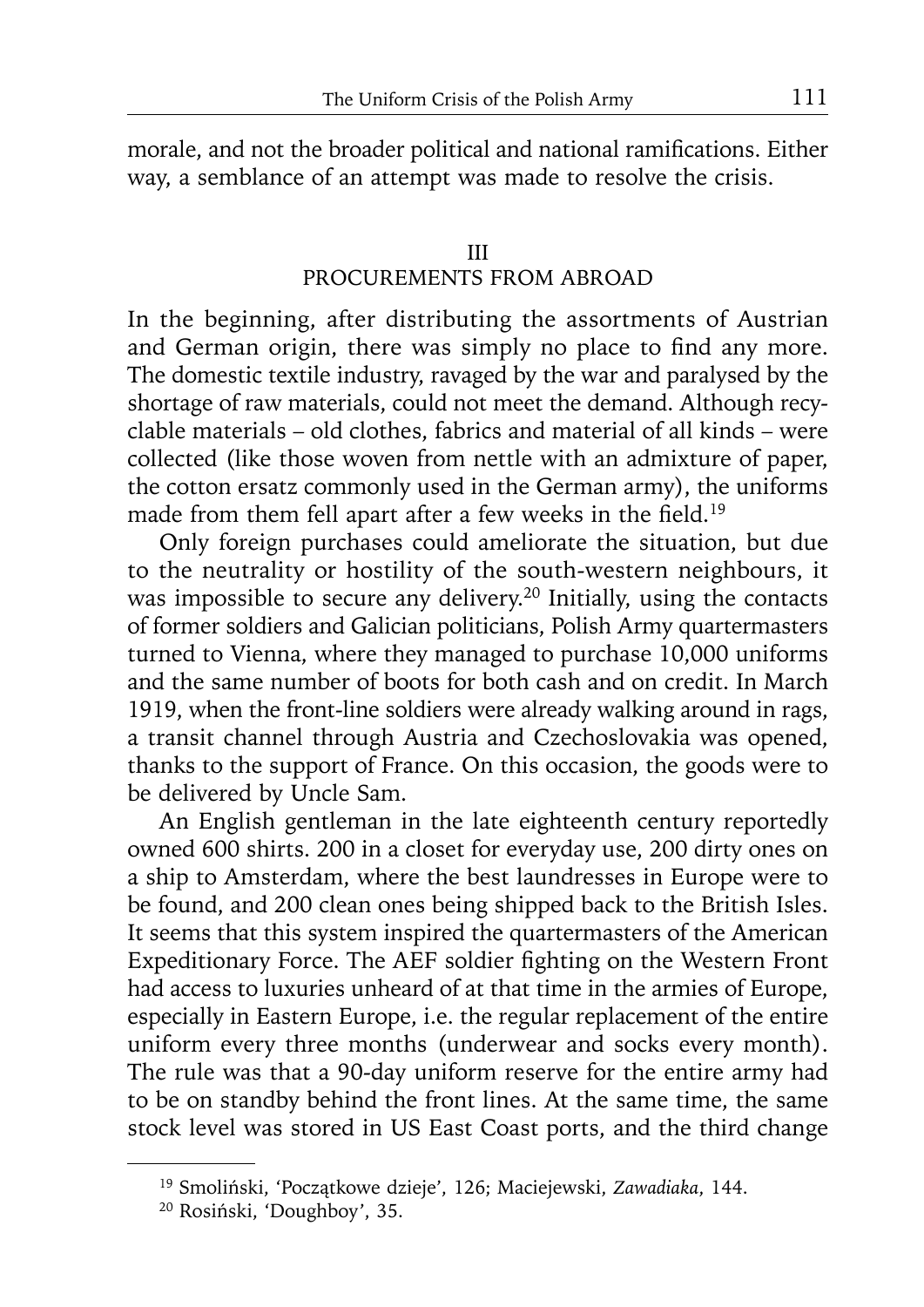of clothing (except for the kit the soldiers wore) came from across the ocean. In the first year of participation in the war alone, the AEF provided its people with an unimaginable 242 million long johns, T-shirts, shirts, breeches, uniform jackets and coats, and after the ceasefire, France was flooded with the allied military surplus.<sup>21</sup> Even a fraction of it could have been a salvation for Polish soldiers.

The first transport reached the country in May 1919, shortly after the motley parade described in the introduction. The number of uniforms delivered immediately exceeded the supplies inherited from the annexationists. At the same time, 'Poznanians' and 'Hallerans', kitted out according to Western standards, appeared on the eastern front. In June, the sanitary officers of the Poleski Front reported that they had received a sufficient number of uniforms, boots and underwear, $22$  and a new entry appeared in the warehouse records of one of the bath-disinfection trains (more on them below) – "American underwear".23 It seemed that the situation was starting to change for the better, not only because of the most obvious factor, the arrival of spring. However, was that actually the case?

If there was a real improvement from some supply lines, it was only temporary. In early autumn, the health chief of the 1st Legions Infantry Division, a unit considered to be a continuation of the 1st Legions Brigade, and for this reason enjoying, as we may surmise, special considerations from the command, reported that their uniforms were in a tattered state.<sup>24</sup> His counterpart in the 6th Infantry Division alarmed that the level of uniform provisions had deteriorated so much during the six months of the division's operation. Despite the beginning of winter, the soldiers had not received either coats or jackets, instead of uniforms they were wearing rags black from dirt, and their toes were sticking out from their torn boots.<sup>25</sup> At the turn of September and October, as a result of conclusions formulated in a report prepared by the Command-in-Chief – "the situation with

<sup>21</sup>*Ibid*., 35–6.

<sup>22</sup> CAW WBH, Szefostwo Sanitarne Naczelnego Dowództwa WP, sygn. I.301.17, xviii, Raport sanitarny za miesiąc czerwiec 1919 frontu Poleskiego.

<sup>23</sup>*Ibid*., Raport dwumiesięczny pociągu dezynfekcyjno-kąpielowego nr 2 (title illegible).

<sup>24</sup> CAW WBH, Szefostwo Sanitarne Naczelnego Dowództwa WP, sygn. I.301.17, xlii, Sprawozdanie.

<sup>25</sup> *Ibid.*, lii, Meldunek miesięczny za listopad.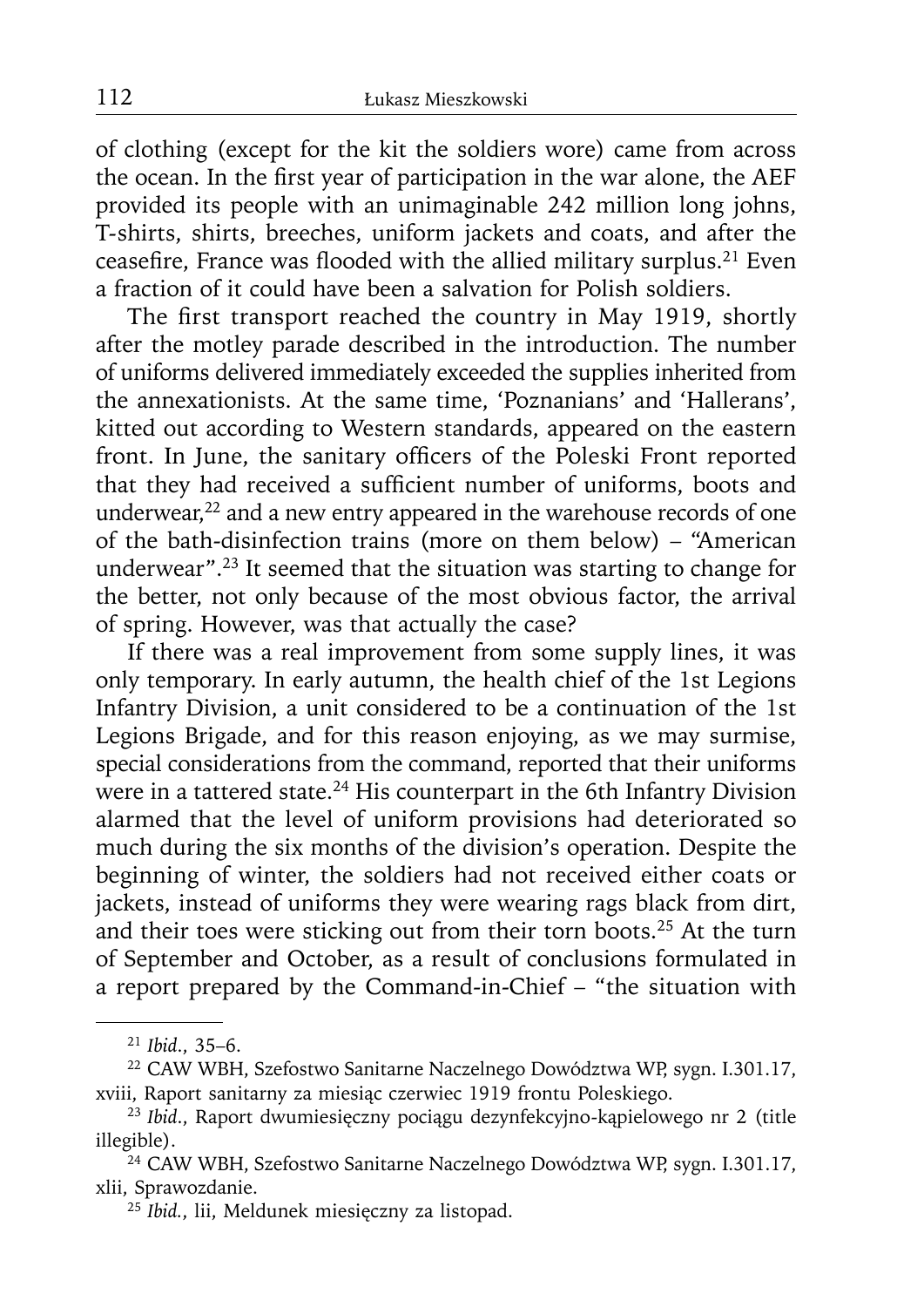uniforms and equipment is beyond alarming" – the Economic Department of the Ministry of Military Affairs handed over to the army all the uniforms it had in its possession.<sup>26</sup> A month later, the sanitary chief of the Lithuanian-Belarusian Front, which included both of the divisions mentioned above, assured that the consignment situation had improved significantly. More details were provided by the Deputy Chief of Staff of the 7th Infantry Division, who at that time was not on the Eastern Front, but stationed in the Polish part of Cieszyn Silesia. In fact, the soldiers had received a large consignment: several thousand pairs of trousers, sweatshirts, coats and boots, the same number of underwear items, but the delivery did not cover the full demand. Some of the uniforms were of poor paper-thin-like quality, and with wear and tear coupled with the inability to repair them, they soon became unusable. The soldiers were so ragged that they aroused "a very negative opinion among the civilian population" and served as "the basis of agitation on the part of the Czechs".<sup>27</sup> The final announcement of the Chief of Command included an assurance that all efforts were being made to ensure the combat value of the unit; whilst also stating that the 'rag-tag' state of uniforms was unsuitable for undertaking operational activities.28 Today this all seems contradictory in the extreme.

The authorities did what they could to properly clothe and shod the soldiers to offer them rudimentary protection, both in the field and in the barracks, against the cold and the wet. Any assessment of their effectiveness is difficult, however, as all related information is buried in various types of sources: the statistical reports, the strategy of the army authorities, reports and documents produced at various levels of command, as well as the experiences of individual soldiers and civilians. The members of each of these groups were guided by different priorities, affecting the content of their account – the staff officers were probably more willing to see the positive effect of the actions taken than the division commanders. In contrast, the latter, in order to secure as many consignments as possible from the central warehouses, could be prone to present the situation in the most negative light possible. For the front-line writers, what mattered was

<sup>26</sup>*Ibid.*, xlv, Stan organizacji 7 Dywizji Piechoty.

<sup>27</sup>*Ibid*.

<sup>28</sup> *Ibid.*, iii, Raport miesięczny sanitarny za miesiąc listopad.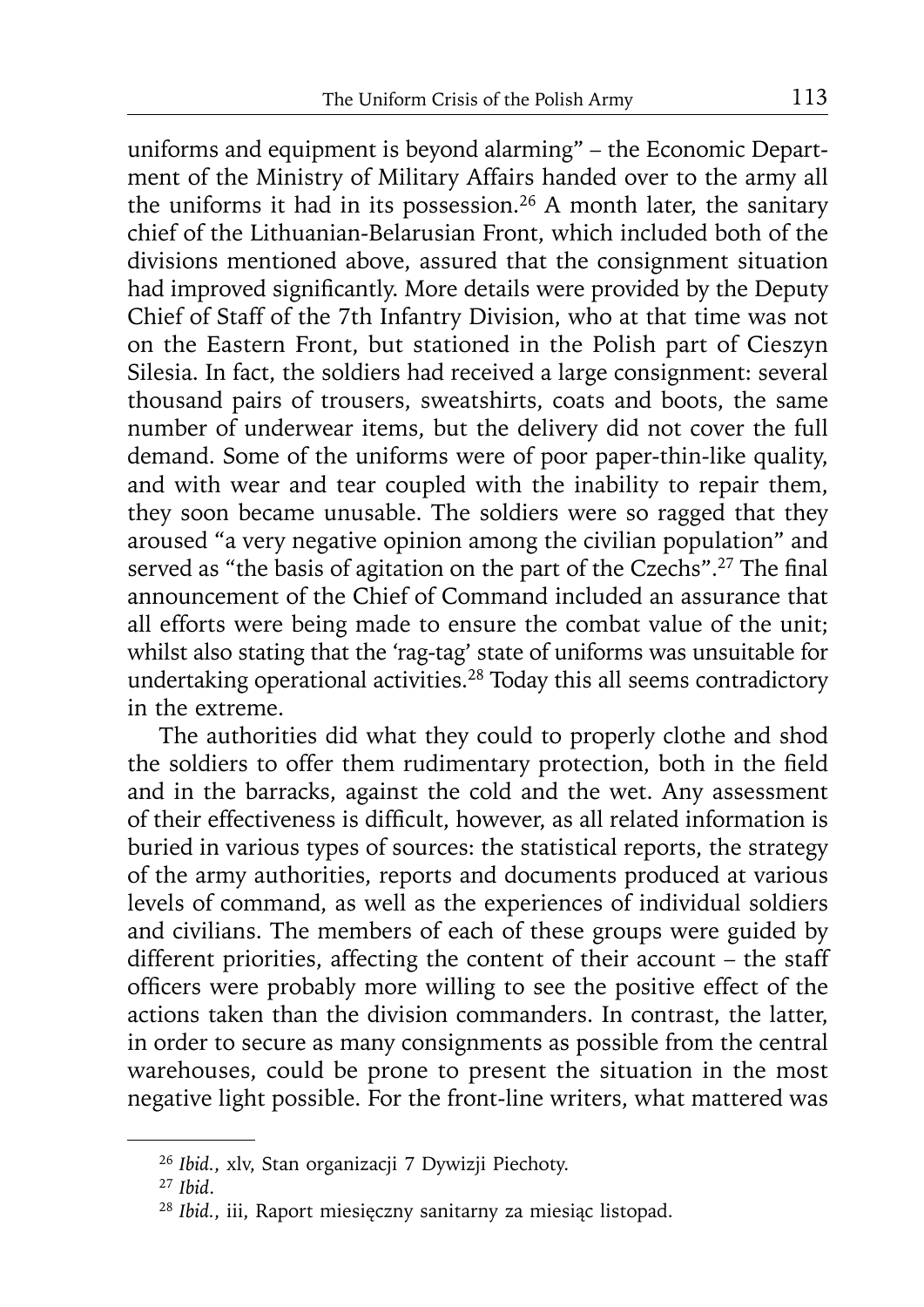the effect, both in their presentation of heroism and suffering, from which the excess of hyperbole stemmed. Their political views could have distorted everyone's judgment: for example, their attitude to the war waged against the Ukrainians and Russians. The question, despite partially contradictory reports and testimonies, still remains valid: Was the crisis resolved?

#### IV

### A BITTER JUDGEMENT

The Polish military historian Andrzej Smoliński, a specialist on the uniforms of the Polish Army in the interwar period, states directly that nothing was resolved. Despite the efforts, the uniform situation deteriorated throughout 1919, and the same took place in the following year.29 Simple math will help us verify this judgment – according to the ministry's calculations, at the very beginning of 1920, the army, together with the planned draft, needed an additional 1,200,000 sets of uniforms.30 From May 1919 to the end of 1920, about half a million uniforms were purchased from the Americans.<sup>31</sup> Even if we add French and Greater Poland assortments, domestic production, processed civilian clothing, or war spoils to this number, given the swelling ranks of soldiers, there were still not enough uniforms, despite the large procurements. The shortages were intensified by the wear and tear of the kits, arising from their poor quality, the harsh conditions of service, and their mishandling by soldiers.<sup>32</sup> Moreover, consignments stored in warehouses had to be distributed and delivered, which was quite a challenge due to the inefficiency of rail transport. In mid--October 1919, at Kowelski Railway Station in Warsaw, there were 139 unloaded supply wagons, 44 of them were filled with uniforms. Logistical problems led to a situation where some troops were still walking around barefoot and ragged, while others, higher up the supply chain, were stocking up. Some of the deliveries disappeared into thin

<sup>29</sup> Smoliński, *Początkowe dzieje*, 126–8.

<sup>30</sup>*Ibid*.

<sup>31</sup> Rosiński, 'Doughboy', 36.

<sup>&</sup>lt;sup>32</sup> "For example, soldiers were drying wet shoes too close to an open fire. The leather dried up and cracked, one time was enough for the boots to open their 'menacing jaws'". Broniewski, *Pamiętnik*, 66.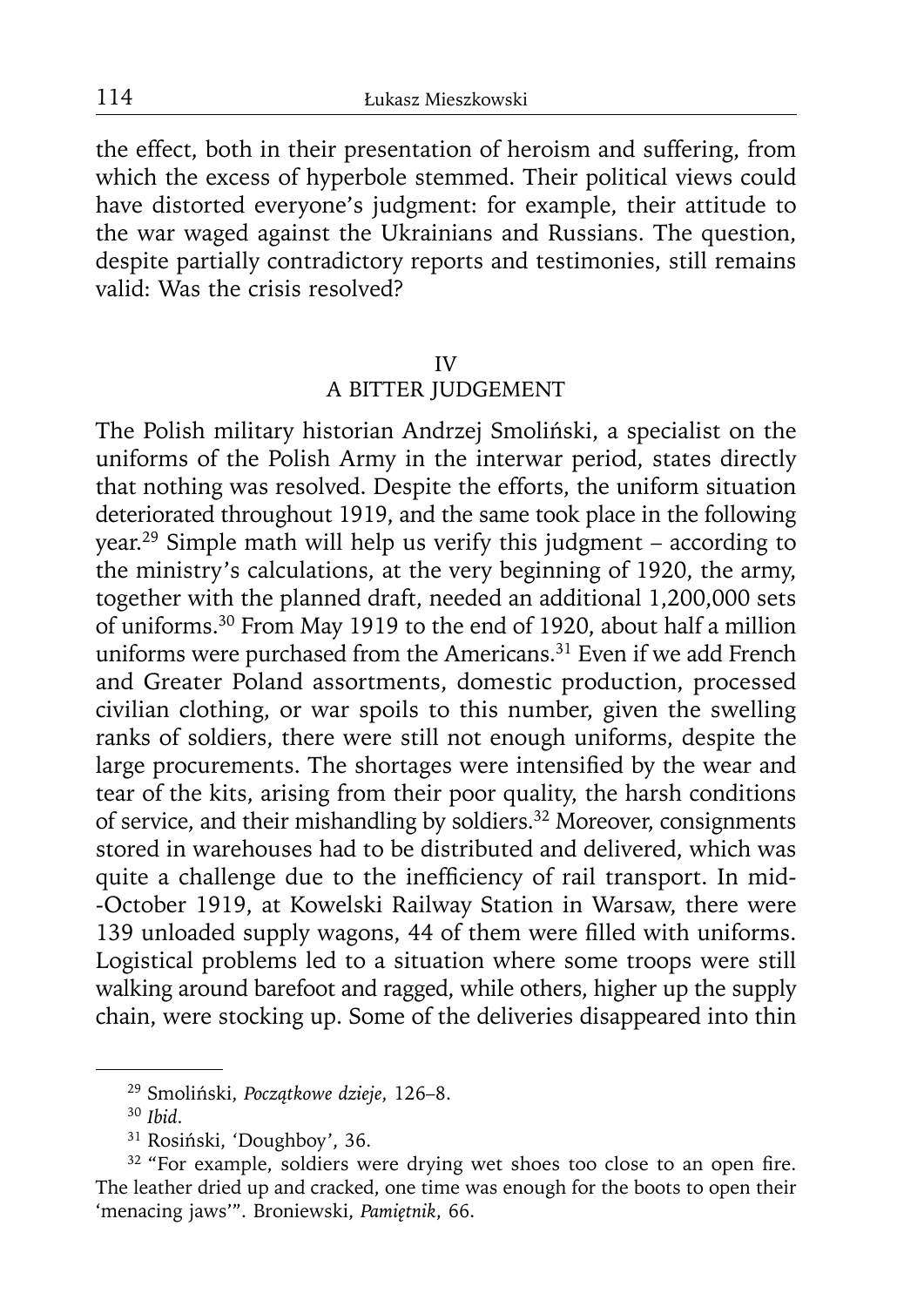air, sold to belt makers; or stolen. It is not known to what extent Major Bolesław Korolewicz, the sanitary chief of one of the tactical groups, and soon of the front, was joking when he asked his superior, the sanitary chief of the Command-in-Chief, Colonel Wojciech Rogalski, to send him undressed people, as he would be able to obtain uniforms by way of his own devices, and with the help of God and 'his Lwów thieves'.<sup>33</sup> The fact that such jokes were allowed by senior officers in official correspondence proves both the commonality of the problem and the indifference to any unregulated ways of dealing with the same.

Meanwhile, the events of 1920 – both the rapid advancement and the equally quick but more chaotic retreat of the Polish army, as well as the continuous influx of conscripts and volunteers  $-$  did not contribute to the improvement of the situation in any way. As a result, Polish soldiers, as in the previous year, beat Ukrainians in Volhynia and Bolsheviks in Lithuania, and defended Warsaw – barefoot and in tattered uniforms, 'ragged' and hanging off their bare bodies which were without underclothing. As one of the peasant recruits<sup>34</sup> lamented, they were farting into thin air. Even the ceasefire did not bring them relief, on the contrary, it foreshadowed the advent of new troubles. Demobilised and rested soldiers were to hand over 'treasury' assortments and underwear, in line with the regulations and under the threat of losing their pay. This threatened not only their health – the fighting stopped in mid-autumn and the journey home took many days – but also the reputation of the state, whose defenders appeared in their native villages, emaciated, frozen to the bone, and in rags. The alternative option was to decommission them in uniform, and even to equip them for the road with the best-looking, least worn items. The consequence of this – as there would not be a sufficient amount of clothes for everybody – was the divestment of the soldiers remaining in service. This was done in the summer of 1921 by the socially sensitive Broniewski, who at least attempted to address the rebellious concerns of his company.35 In Maciejewski's regiment, however, the divestment was ruthlessly applied; and it took place in the middle of winter.<sup>36</sup>

<sup>33</sup> CAW WBH, Szefostwo Sanitarne Naczelnego Dowództwa WP, sygn. I.301.17, iv, Rozmowa juzowa.

<sup>34</sup> Böhler, *Civil War*, 187–9.

<sup>35</sup> Broniewski, *Pamiętnik*, 250.

<sup>36</sup> Maciejewski, *Zawadiaka*, 356.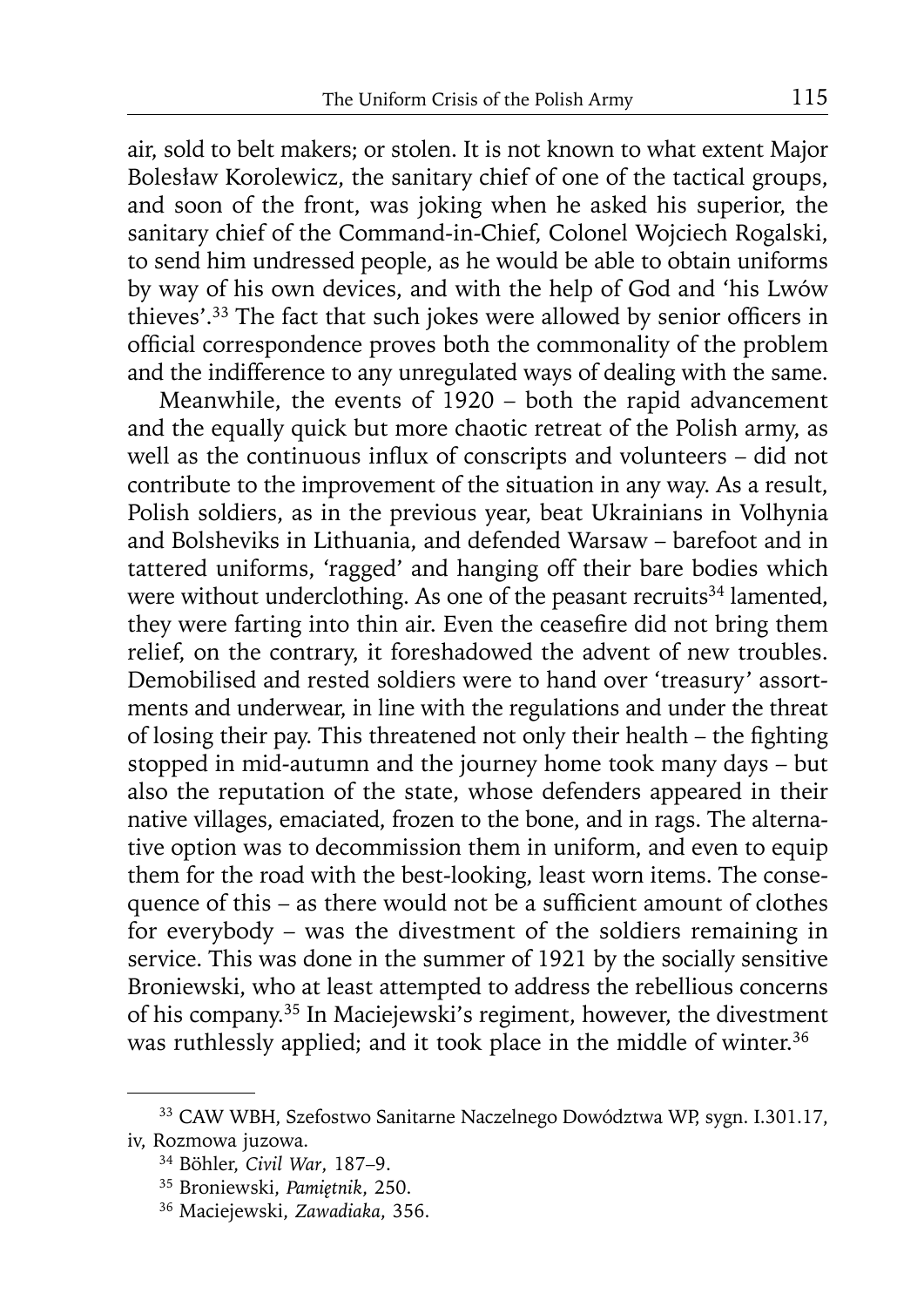# V HEALTH CONSEQUENCES

Apart from Sich riflemen and Budyonny's cavalrymen, the health and life of Polish soldiers could be furthered by even more dangerous, though tiny enemies, the deadly trinity – syphilis pale spirochetes, flu viruses, and typhus bacteria spread by lice. While the lack of clothing and underwear played an equally important role in the spread of STDs, I will focus on the last two diseases and the link between their causes and the military clothing crisis.

In the fall of 1918, the world was ravaged by the greatest natural catastrophe in human history: the Spanish flu pandemic. This pandemic had been triggered and intensified by the circumstances surrounding the final months of the First World War.<sup>37</sup> In Poland alone, 130,000 people may have died in 1918.38 And although it seems that the spring wave in 1919 was not so intense, the flu was still a serious threat, especially for those who had to perform their field service in unfavourable winter conditions and in the transitional seasons in incomplete or insufficiently warm clothing. Indeed, they did not need one of the most aggressive mutations of the virus in history to endanger them: rain, wind and frost were sufficient threats to their health.

Lacking coats and boots, soldiers caught colds *en masse*. In March 1919, the inspector of the Eastern Front (that is, Lithuanian-Belarusian front), Major General Aleksander Bernatowicz, informed the Command- -in-Chief about it: "Due to the lack of clothing, many patients with colds and respiratory diseases can be seen".39 What did he mean by 'many'? In one of the companies of the 32nd infantry regiment consisting of 120 soldiers, 40 reported sick in one day, mostly with a sore throat and cough.40 It should be noted that this unit was stationed 'very

<sup>&</sup>lt;sup>37</sup> Due to its second autumn wave, the 30 days between mid-October and November 1918 was probably the deadliest month in history, and up to a million people a day may have died from the flu all over the world. Between 1918 and 1920, the death toll reached 100 million. Laura Spinney, *Pale Rider. The Spanish Flu of 1918 and How it Changed the World* (London, 2017), 4.

<sup>&</sup>lt;sup>38</sup> Łukasz Mieszkowski, 'A Foreign Lady: The Polish Episode of the Influenza Pandemic of 1918', *Acta Poloniae Historica*, 113 (2016), 221.

<sup>39</sup> CAW WBH, Szefostwo Sanitarne Naczelnego Dowództwa WP, sygn. I.301.17, ii, Do Naczelnego Dowództwa Wojska Polskiego przez Kwatermistrzostwo Główne.

<sup>40</sup> *Ibid*.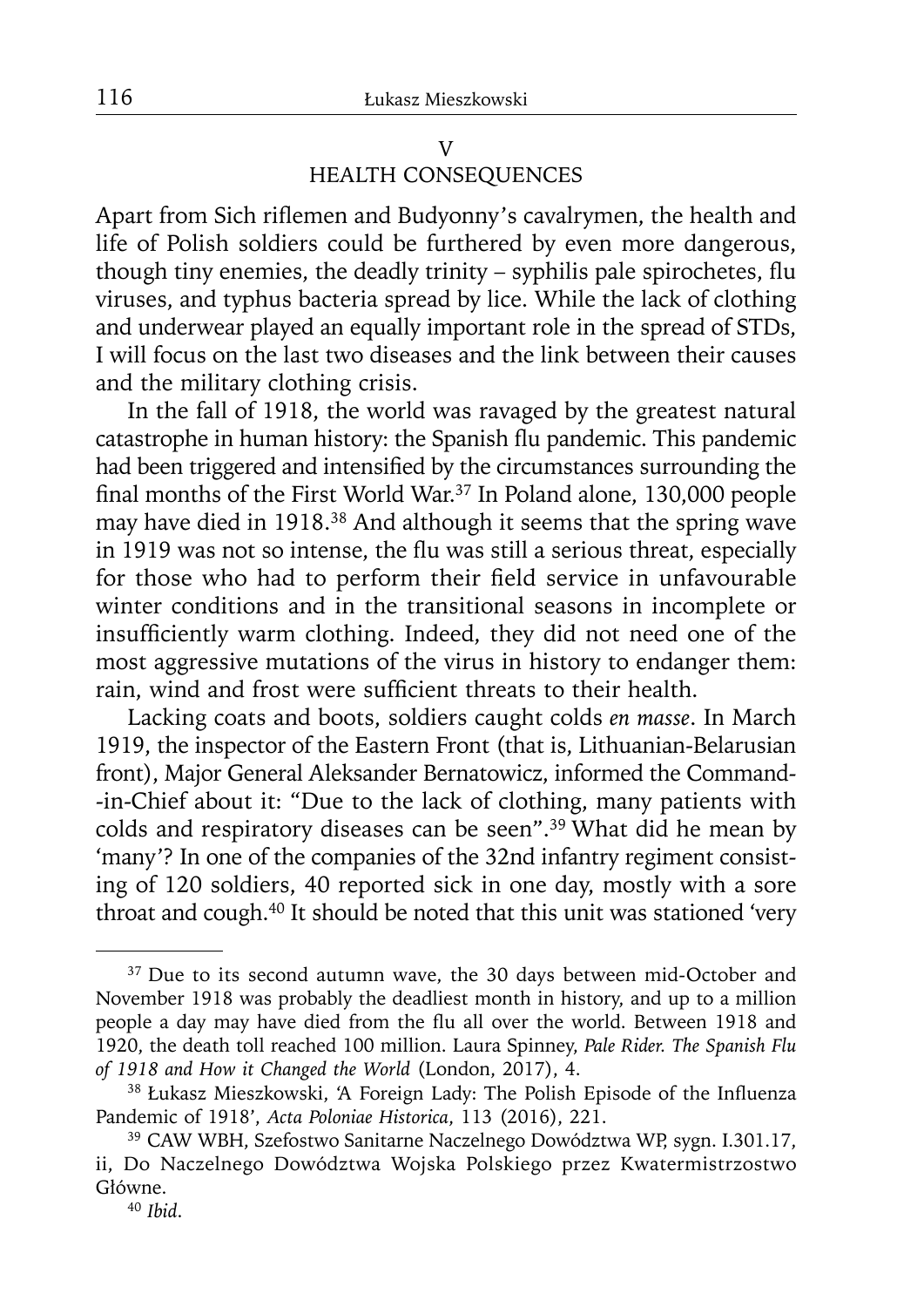conveniently' in the centre of Białystok. A month later, visiting the already known group of General Śmigły-Rydz, Bernatowicz laconically noted: "A ragged, barefoot soldier – which contributes to cold-related diseases and a general decline of the spirit".<sup>41</sup> A year later, he himself fell victim to the crisis which he had tried so hard to combat – in March 1920, he succumbed to the flu.<sup>42</sup>

One might think that with the advent of summer, the situation improved, even for obvious atmospheric reasons, and in fact, one of the inspection reports of an envoy from the Sanitary Department of the Ministry of Military Affairs notes the optimism of the 'newly picked' recruits, with their bare heels stomping the beats of the march, the ground rumbles', $43$  as if in passing, revealing another episode of soldiers' misery and squalor. Unfortunately, another document – this time a telegram – dispelled these hopes. Although it was sent on 13 August, it reported that in General Lasocki's division, due to a shortage of at least 2,000 coats, "lung diseases are of terrifying proportions".<sup>44</sup> In winter, frostbite was added to the list of ailments,<sup>45</sup> and there were also cases of soldiers freezing to death,<sup>46</sup> especially when the tragic consequences of the shortage of supplies were also accompanied by the thoughtlessness and cruelty of non-commissioned officers. Parliamentarians made appeals on behalf of the brutally treated recruits, kept for hours in the bitter frost, sometimes flat on their backs in the snow, or in unheated, windowless barracks.<sup>47</sup> And even if the numbers they give seem at times exaggerated – in Suwałki and Augustów in January 1920, 60 young soldiers (corrected with a pen

<sup>41</sup>*Ibid.*, v, Raport z inspekcji generalnej garnizonu i miasta Białej, oraz frontów i etapów sfery grupy generała Rydza-Śmigłego.

<sup>&</sup>lt;sup>42</sup> Józef Piłsudski Institute of America, sygn. 701/2/8, 287-289, Raport tygodniowy za czas od 7-go do 13-go marca 1920 roku Szefostwa Sanitarnego Naczelnego Dowództwa. 43 CAW WBH, Szefostwo Sanitarne Naczelnego Dowództwa WP, sygn. I.301.17,

xxiv, Do Naczelnego Dowództwa W.P.

<sup>44</sup>*Ibid.*, xxviii, Dzienny raport sytuacyjny materjalny z dnia 13 sierpnia.

<sup>45</sup>*Ibid.*, cviii, Komunikat sytuacji sanitarnej nr 64 z dnia 1 listopada 1920 roku.

<sup>46</sup>*Ibid.*, Komunikat sytuacji sanitarnej nr 65 z dnia 2 listopada 1920 roku.

<sup>47</sup> Archiwum Akt Nowych (hereinafter: AAN), Prezydium Rady Ministrów, sygn. 10065/20, T13/1067/01, Interpelacja p. J. Piotrowskiego i tow. Z klubu N.Z.L. w sprawie niewłaściwego wykonania zarządzeń hygjenicznych [higienicznych] przez władze wojskowe względem pobranych rekrutów z pow. Łęczyckiego.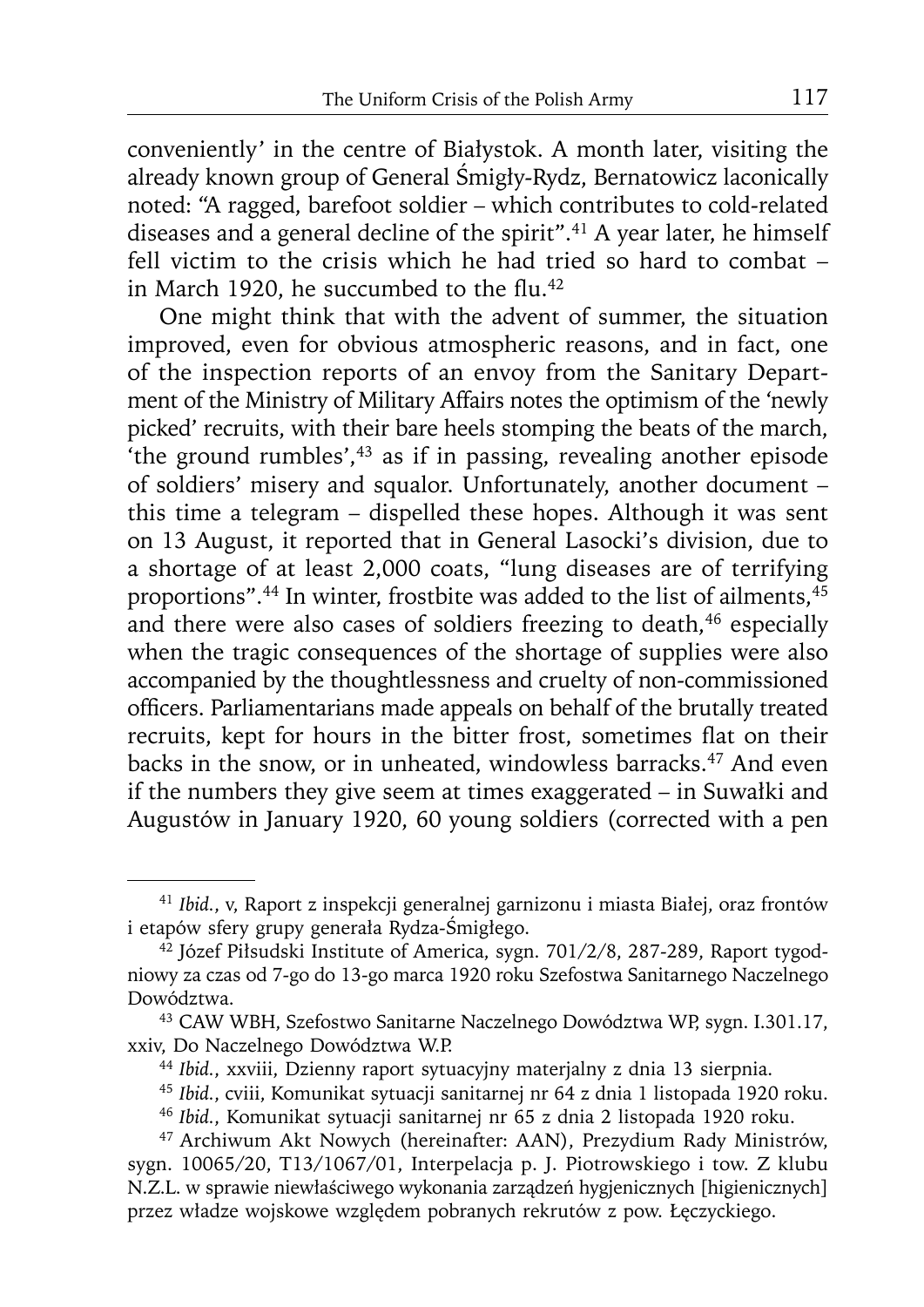from 100 typed on the typewriter) were said to have died from the cold,48 such situations certainly did occur.

Despite the obvious reasons presented above, the Spanish flu (including diseases of the upper airways) did not leave a visible imprint in the sources known. According to the official post-war statistics of the Ministry of Military Affairs, between 1919 and 1920, nearly 35,000 soldiers of the Polish Army, – or about 3 per cent – fell ill with the flu and less than 0.03 per cent of all men serving in the army died.<sup>49</sup> In the light of the overall picture of the contagion, these figures seem to be understated – during the fall-spring wave of the disease from 1918 to 1919 alone, 14 to 20 per cent of the entire Polish population contracted the strain.<sup>50</sup>

It can, of course, be assumed that the Spanish flu and Polish soldiers simply missed each other. When its record wave took its death toll in the fall of 1918, the army was just beginning to form, young men were dying as civilians, and in the following years, the pandemic – in line with its dynamics – began to ease. It was still present in the records of the military sanitary services, but rather endemically, more as a permanent feature of the epidemic landscape than a violent, catastrophic anomaly. However, it is more likely that, due to the inability to fight it effectively, both in the field of medicine and food provisions, military doctors glossed over it, especially since they had the ability to manipulate the statistics so that they could confirm the effectiveness of their actions and met the expectations of the command. The soldiers continued to catch colds and coughed, and some died, but that was simply the sad fate of the men who had been called up for to the army.

If the deficiencies in the top layer clothing resulted in colds and Spanish flu, then the bottom layer led to an outbreak of typhus. Typhus, not to be confused with typhoid fever, is an infectious bacterial disease. Apart from rash and petechiae, its symptoms are similar

<sup>48</sup> AAN, Prezydium Rady Ministrów, sygn. 7311/20, 3, AS.Kol.-T13/1079/01, Interpelacja posła ks. Szczęsnowicza i tow. Do Ministra Spraw Wojskowych w sprawie karygodnego niedbalstwa czynników wojskowych względem rekrutów Ziemi Suwalskiej wskutek czego około 60 tych młodych ludzi utraciło życie.

<sup>49</sup> Czesław Jeśman, *Choroby zakaźne w wojsku polskim w latach 1918–1939 jako zagadnienie epidemiologiczne i profi laktyczno-lecznicze*, part 1: *Sytuacja epidemiologiczna w Wojsku Polskim na tle całego kraju w latach 1918–1921* (Łodź, 1997), 74–5.

<sup>50</sup> Mieszkowski, 'A Foreign Lady', 221.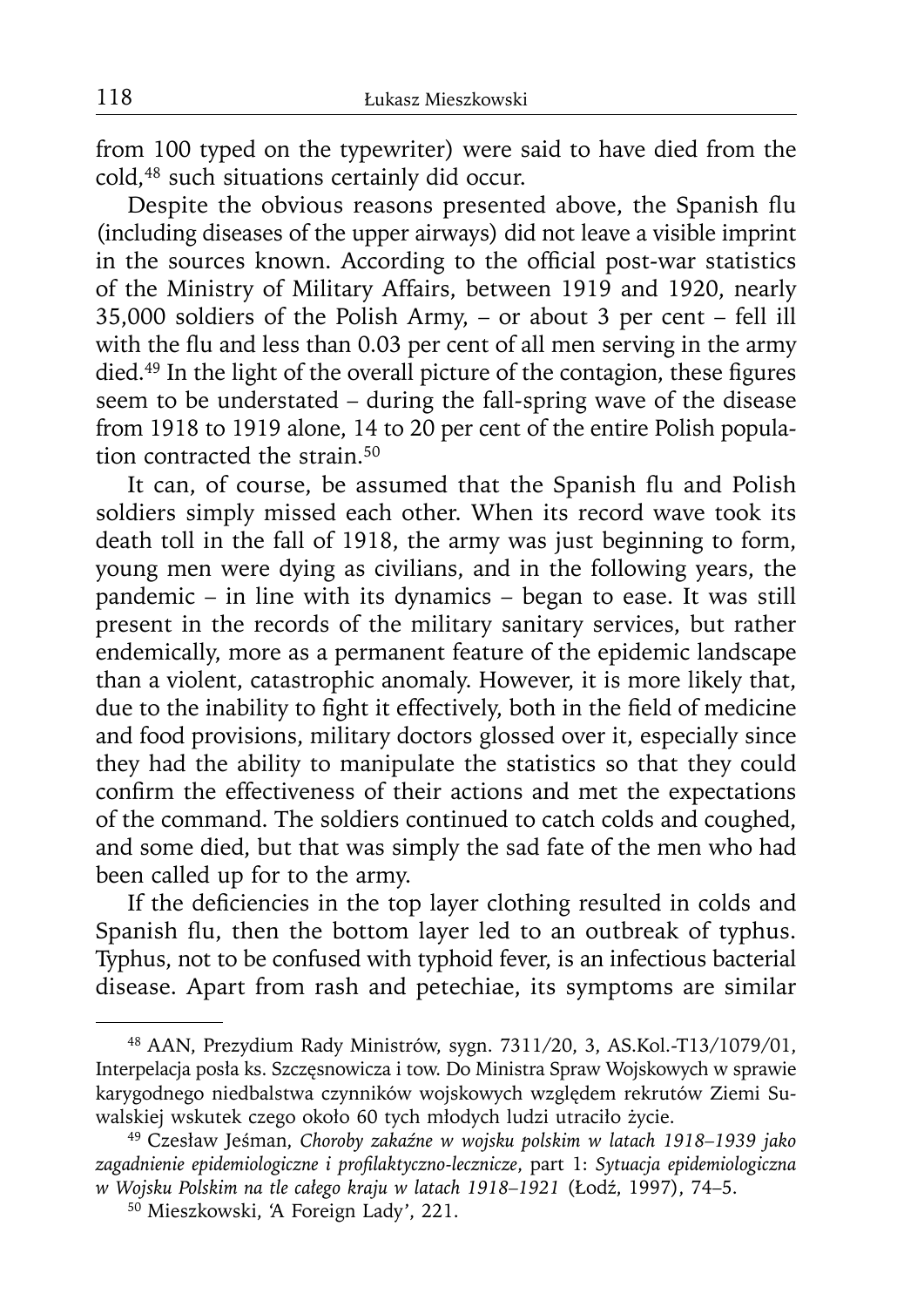to flu – fever, headaches, muscle and joint pain, heart and nervous system ailments. It had been endemic on the Central European border for centuries; in 1915, during the retreat of the Russian army from the eastern governorates of the empire and the refugee crisis, two continents – Europe and Asia – were hit with the largest typhus outbreak in history.<sup>51</sup> In Poland, in the first half of 1919 alone, over 320,000 cases were officially registered, nearly 20,000 of those infected died<sup>52</sup> – other sources suggest that in 1918 these numbers amounted to 673,000 and 141,500, respectively!<sup>53</sup>

What distinguished typhus from influenza was the higher mortality rate and how it spread. It was not until 1914 that a branch of the Pasteur Institute in Algiers discovered that it was spread by lice; specifically their droppings, rubbed into the wounds formed by scratching carriers.54 From that moment onwards, the prevention of typhus became, apart from the experimental vaccinations that were still ineffective,<sup>55</sup> a fight against head lice – involving the washing and disinfecting of clothes as often as possible, the cutting of hair and body washing, especially among those portions of the population where, due to the terrible sanitary conditions in which they lived, it was a natural reservoir and a hatchery of lice and typhus – made worse by the constantly moving refugees, villagers, prisoners and soldiers. But it was soldiers who faced the greatest danger – if we are to believe the desperately inaccurate statistics, the incidence in the Polish Army was nine times higher, and the mortality rate was seven times higher than among the civilian population.<sup>56</sup> Therefore, unlike the flu, fighting typhus was a priority for the military medical units.

The Polish model of anti-typhus protection of the army, modelled on the German one, which had proved its effectiveness during the First World War, was based on two pillars: a sanitary cordon, i.e. lines drawn at the back of the front, which could be crossed in certain places after

<sup>51</sup> Arthur Allen, *The Fantastic Laboratory of Dr. Weigel. How Two Brave Scientists* 

*Battled Typhus and Sabotaged the Nazis* (New York–London, 2014), 31–5. 52 CAW WBH, Szefostwo Sanitarne Naczelnego Dowództwa WP, sygn. I.301.17, xx, Zwalczanie tyfusu plamistego i masowe oczyszczanie ludności.

<sup>53</sup> Allen, *The Fantastic Laboratory*, 38.

<sup>54</sup> Paul Weindling, *Epidemics and Genocide in Eastern Europe 1890–1945* (Oxford–New York, 2000), 14–15.

<sup>55</sup> Jeśman, *Choroby zakaźne*, 64.

<sup>56</sup> *Ibid*., 57.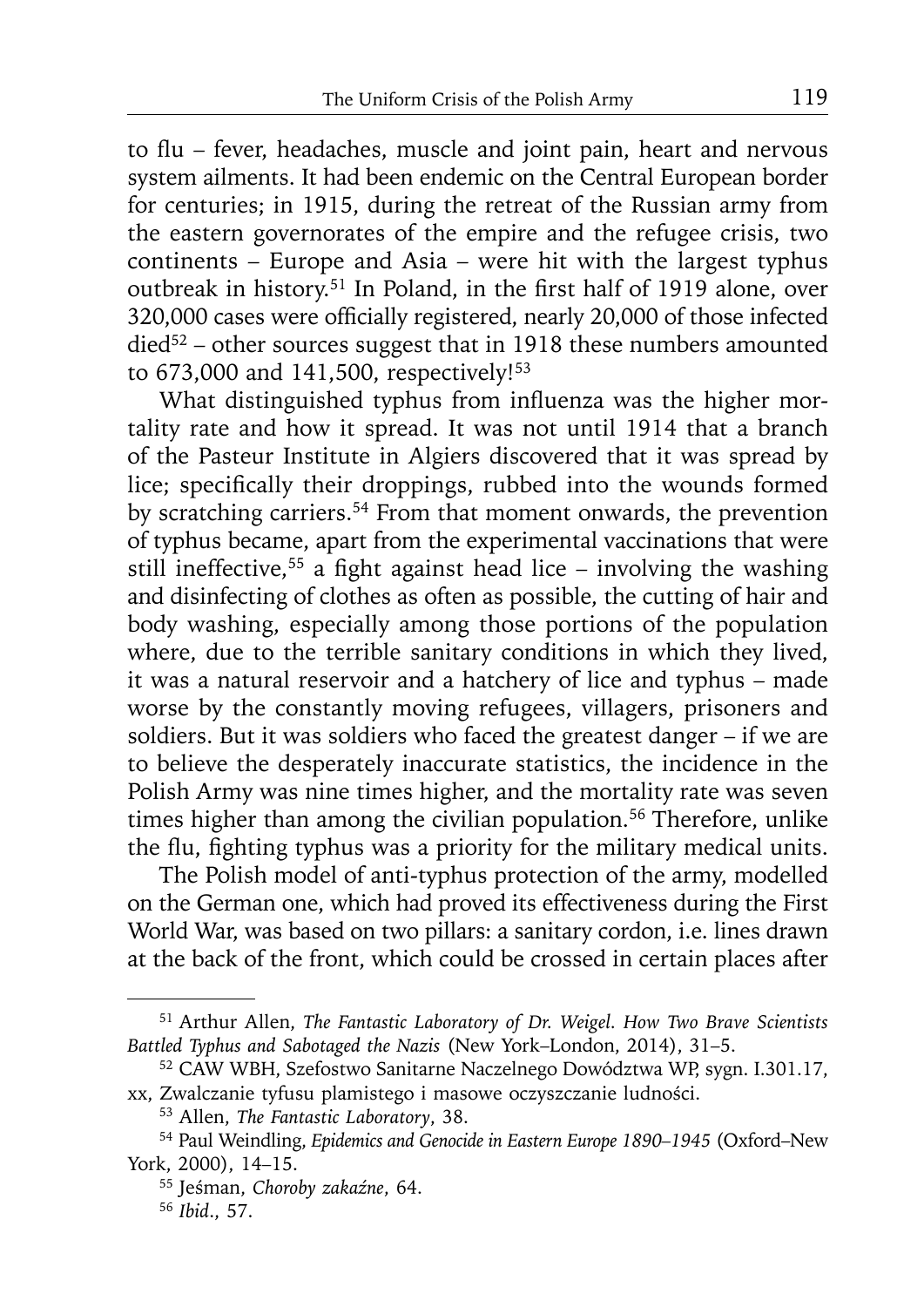health checks and delousing, and active anti-epidemic action carried out by stationary baths, mobile sanitary columns and disinfection and bathing trains.<sup>57</sup> Many factors threatened the effectiveness of these actions – the lack of underwear already mentioned in the text was one of the basic ones.

The authors of the complaints and reports emphasised not so much the state of wear and tear of clothing – as in the case of outerwear – but the degree of dirtiness. "A shirt on a soldier is black with filth – like some kind of rag – never washed, it serves as an excellent environment for parasites and all kinds of miasmas"<sup>58</sup> – this quote reflects the common overtone of complaints and reports, another, more blunt term was to describe the underwear as 'rotten'.<sup>59</sup>

Again, despite periodic improvements in supply, the problem of cleanliness seemed unsolvable. By the instructions, each soldier had the right and obligation to bathe every 10-14 days, after which they were to receive a clean change of underwear.<sup>60</sup> One does not have to be a hygienist to imagine what underwear looked like most of the time, even when the regulations were meticulously followed, and then other problems thwarted the effectiveness of the entire action. In early June 1920, high-ranking Polish officials and a French officer carried out a short inspection of one of the army disinfection and bathing trains in western Ukraine, which revealed how the anti-epidemic measures looked like in practice given permanent supply shortages.<sup>61</sup> Apart from other shortcomings, there was no soap. The underwear that the soldiers handed over before their cold bath, was disinfected, but not

<sup>57</sup> On Polish disinfection-bathing trains see Łukasz Mieszkowski, 'Trains of Disinfection. Fighting Lice on Polish Railroads 1919–1921', in Barbara Klich- -Kluczewska, Joachim von Puttkamer, and Immo Rebitschek (eds), *Fearing for the Nation: Biopolitics in Central and Eastern Europe in the 20th Century* (Abingdon-on-Thames, forthcoming).

<sup>58</sup> CAW WBH, Szefostwo Sanitarne Naczelnego Dowództwa WP, sygn. I.301.17, lii, Meldunek miesięczny za listopad do Dowództwa Frontu Lit.-Biał. Szef Sanitarny w Wilnie.

<sup>59</sup>*Ibid.*, xxxiv, Naczelne Dowództwo – Główne Kwatermistrzostwo Szef Sanitarny. 60 Jeśman, *Choroby zakaźne*, 60.

<sup>61</sup> CAW WBH, Szefostwo Sanitarne Naczelnego Dowództwa WP, sygn. I.301.17, cxliii, Raport kpt. D-ra J. Przedborskiego z podróży inspekcyjnej na terenie D.O.W. Płoskirów odbytej łącznie z zastępcą Nacz. Nad. Kom. do spraw walki z epid. i ofic. łącznikowym misji wojsk. francuskiej mjr. D-r Roudouly, 2-3.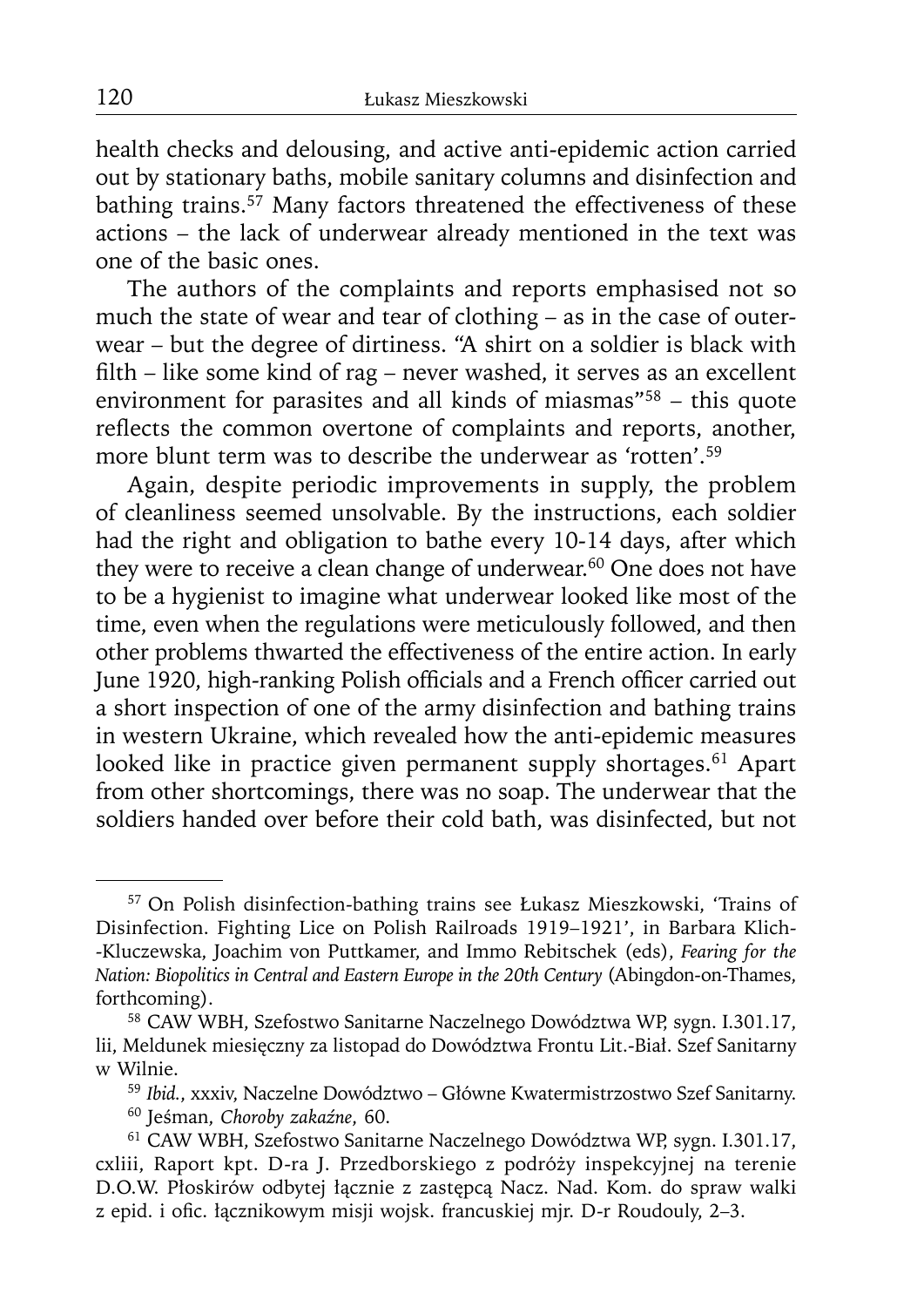washed. They had to put the underwear back on, and the underwear was so dirty that the condition was recorded in the report.

The related spread of typhus, the fight against head lice, and problems with the supply of underwear appear in most of the documents of the Sanitary Directorate of the Polish Army Command-in- -Chief, which is the backbone source for this research. Yet again, as in the case of influenza, official statistics do not confirm the scale of the problem – according to which, between the years 1918 and 1922, 25,500 soldiers fell ill with typhus, and around 1,750 died.<sup>62</sup> In view of the data for the entire country, these figures aimed to prove the effectiveness of the actions taken by the army High Command and not to reflect the true extent of the epidemic in the army. The true extent awaits a reliable estimate, whereas the link between the supply crisis and the epidemic crisis presented above is worth signalling.

#### VI

#### A BITTER CONTRAST

In 1829, a plaster model of the planned monument to Prince Józef Poniatowski, sculpted by Bertel Thorwaldsen, was presented in a special shed located next to the Reduta Hall of the National Theatre on Krasiński Square in Warsaw. Contrary to expectations, the protagonist is not shown in a Polish uniform and a four-cornered uhlan cap, but with a bare head and an ancient tunic modelled on the statue of Marcus Aurelius in Rome. "In a mere shirt and capless", the veterans of the Napoleonic Wars said tartly at the sight, declaring that such frivolous attire was not appropriate for the exalted glory of their leader.<sup>63</sup> This term, taken literally, can serve as an accurate commentary on the uniforms of the Polish Army in the first years of its existence and the war which the soldiers waged. An overwhelming, patriotic summation, suggesting that despite the problems with the appearance, both Prince Pepi and Polish soldiers heroically fulfilled their duty, will not be left without comment – thinking about the impact of the supply crisis on the military achievements of the Polish army, it should be remembered that Poland's enemies were also struggling

<sup>62</sup> Jeśman, *Choroby zakaźne*, 57.

<sup>63</sup> Szymon Kobyliński, *Szymona Kobylińskiego gawędy o broni i mundurze* (Warszawa, 1988), 58.